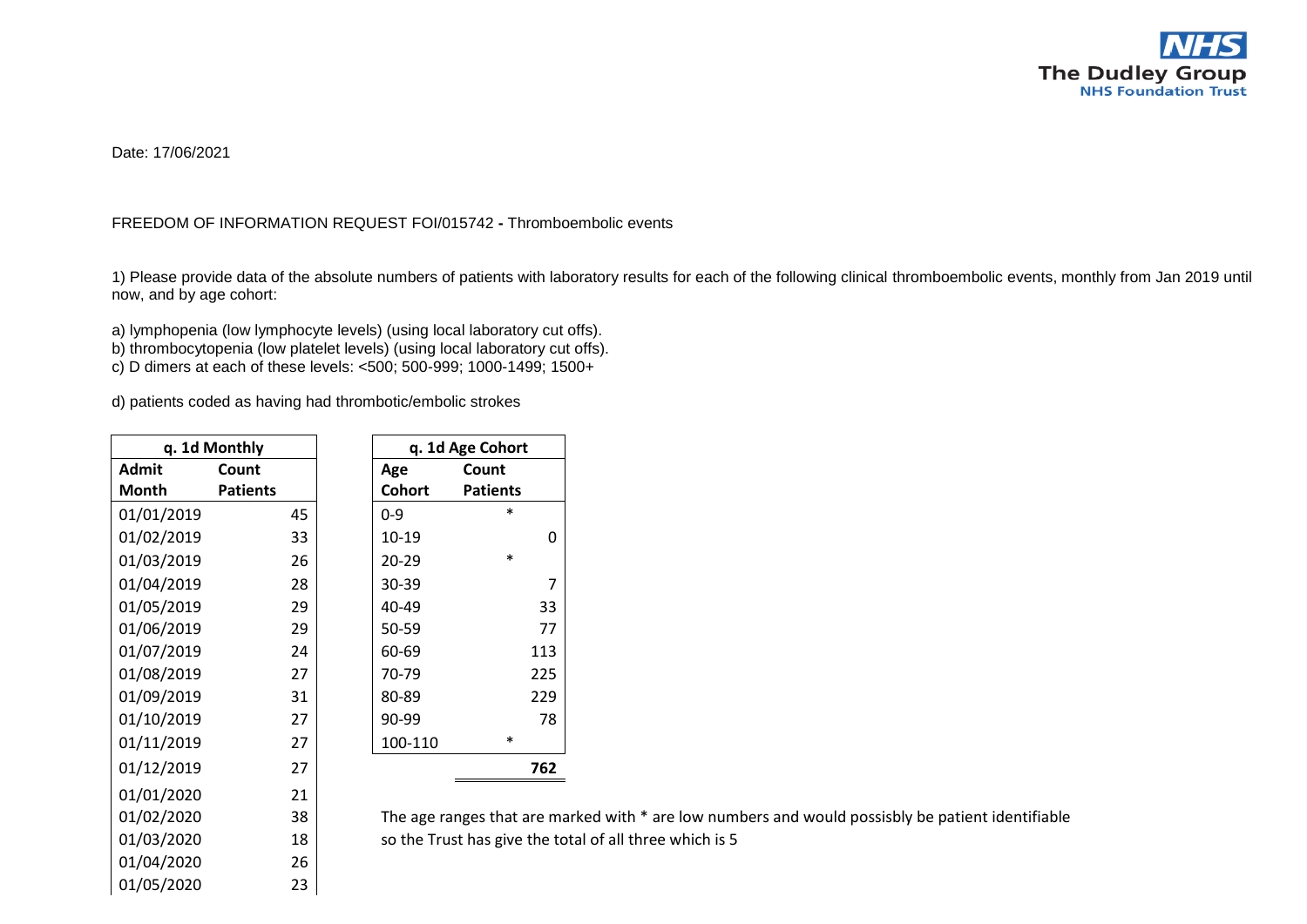| 01/06/2020 | 30  |  |
|------------|-----|--|
| 01/07/2020 | 29  |  |
| 01/08/2020 | 33  |  |
| 01/09/2020 | 25  |  |
| 01/10/2020 | 25  |  |
| 01/11/2020 | 30  |  |
| 01/12/2020 | 35  |  |
| 01/01/2021 | 24  |  |
| 01/02/2021 | 15  |  |
| 01/03/2021 | 25  |  |
| 01/04/2021 | 17  |  |
|            | 767 |  |

01/09/2020 6<br>01/10/2020 13

01/10/2020

e) patients coded as having had a deep venous thrombosis

|              | q. 1e Monthly   |               | q. 1e Age Cohort         |
|--------------|-----------------|---------------|--------------------------|
| <b>Admit</b> | Count           | Age           | Count                    |
| <b>Month</b> | <b>Patients</b> | <b>Cohort</b> | <b>Patients</b>          |
| 01/01/2019   | 19              | $0 - 9$       | 0                        |
| 01/02/2019   | 31              | 10-19         |                          |
| 01/03/2019   | 14              | 20-29         | $*13$                    |
| 01/04/2019   | 7               | 30-39         | 45                       |
| 01/05/2019   | 10              | 40-49         | 44                       |
| 01/06/2019   | 10              | 50-59         | 59                       |
| 01/07/2019   | 12              | 60-69         | 57                       |
| 01/08/2019   | 19              | 70-79         | 95                       |
| 01/09/2019   | 18              | 80-89         | 81                       |
| 01/10/2019   | 14              | 90-99         | $*26$                    |
| 01/11/2019   | 21              | 100-110       |                          |
| 01/12/2019   | 15              |               | 381                      |
| 01/01/2020   | 10              |               |                          |
| 01/02/2020   | 18              |               |                          |
| 01/03/2020   | 15              |               |                          |
| 01/04/2020   | 12              |               | Due to the low numbers i |
| 01/05/2020   | 21              |               | to the age ranges marked |
| 01/06/2020   | 13              |               |                          |
| 01/07/2020   | 18              |               |                          |
| 01/08/2020   | 17              |               |                          |

rs in age ranges 10-19 and 100-110 (<5) the Trust has added the figures  $\epsilon$ ed with an  $^*$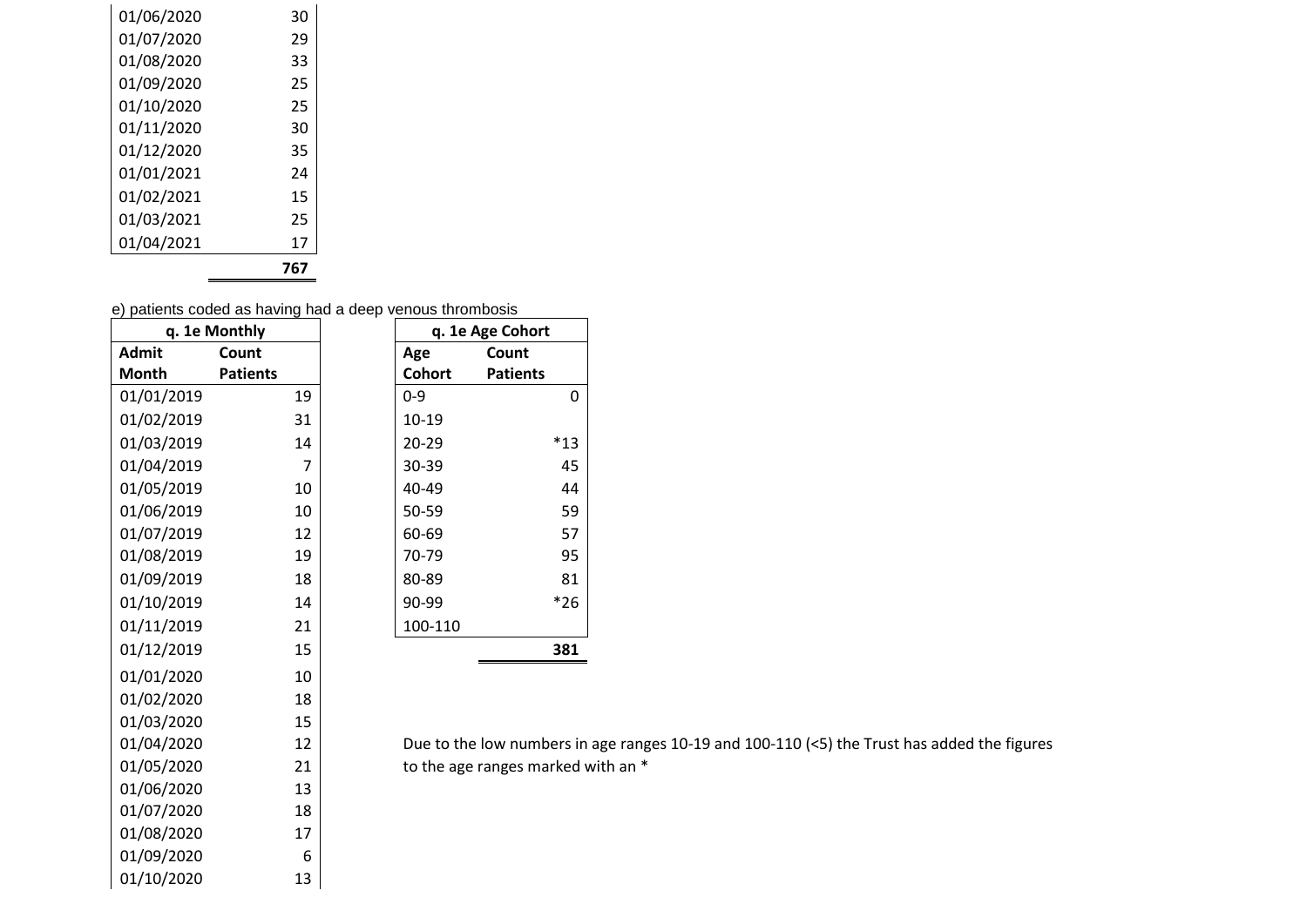| 01/05/2021 | 5  |
|------------|----|
| 01/04/2021 | 20 |
| 01/03/2021 | 15 |
| 01/02/2021 | 15 |
| 01/01/2021 | q  |
| 01/12/2020 | 12 |
| 01/11/2020 | 11 |
|            |    |

|  |  |  | f) patients coded as having a pulmonary embolism including bilateral DVT |  |  |
|--|--|--|--------------------------------------------------------------------------|--|--|
|  |  |  |                                                                          |  |  |

|              | q. 1f Monthly   |               | q. 1f Age Cohort         |
|--------------|-----------------|---------------|--------------------------|
| <b>Admit</b> | Count           | Age           | Count                    |
| <b>Month</b> | <b>Patients</b> | <b>Cohort</b> | <b>Patients</b>          |
| 01/01/2019   | 54              | $0 - 9$       | 0                        |
| 01/02/2019   | 65              | 10-19         |                          |
| 01/03/2019   | 39              | $20 - 29$     | $*35$                    |
| 01/04/2019   | 33              | 30-39         | 92                       |
| 01/05/2019   | 29              | 40-49         | 114                      |
| 01/06/2019   | 39              | 50-59         | 163                      |
| 01/07/2019   | 26              | 60-69         | 174                      |
| 01/08/2019   | 47              | 70-79         | 334                      |
| 01/09/2019   | 49              | 80-89         | 272                      |
| 01/10/2019   | 36              | 90-99         | $*75$                    |
| 01/11/2019   | 50              | 100-110       |                          |
| 01/12/2019   | 40              |               | 1149                     |
| 01/01/2020   | 47              |               |                          |
| 01/02/2020   | 52              |               |                          |
| 01/03/2020   | 47              |               | Due to the low numbers i |
| 01/04/2020   | 38              |               | to the age ranges marked |
| 01/05/2020   | 49              |               |                          |
| 01/06/2020   | 36              |               |                          |
| 01/07/2020   | 50              |               |                          |
| 01/08/2020   | 43              |               |                          |
| 01/09/2020   | 33              |               |                          |

mbers in age ranges 10-19 and 100-110 (<5) the Trust has added the figures marked with an  $*$